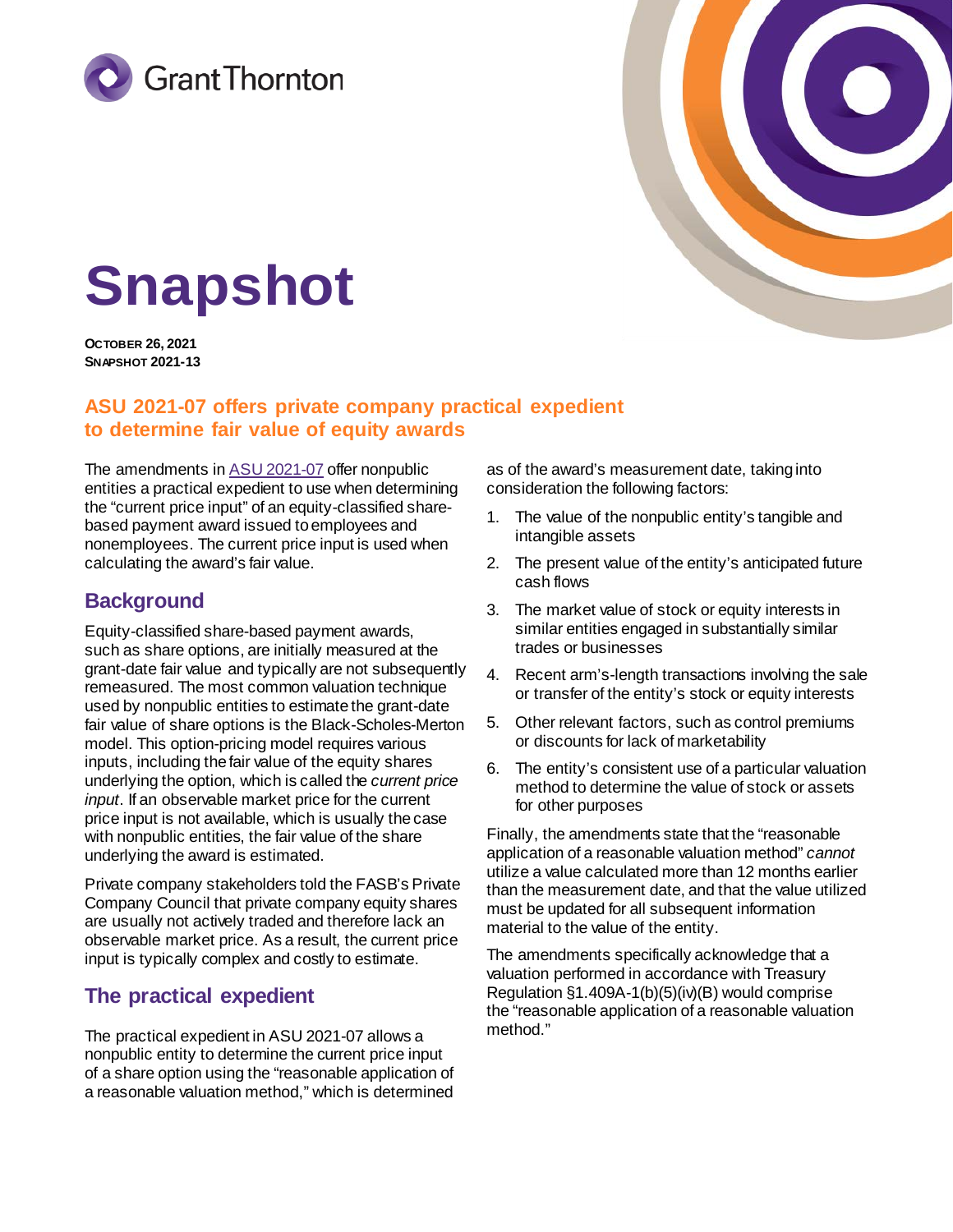#### **Grant Thornton insight**

It is important to keep in mind that the practical expedient does not change the fair-value measurement objective for the current price input of the option pricing model, nor does it affect existing audit requirements around management's judgments and estimates.

## **Unit of account and disclosure**

The practical expedient may be elected on a measurement date–by–measurement date basis, meaning a nonpublic entity must apply the amendments to all share-based payment awards with the same underlying share and the same measurement date. Nonpublic entities must also disclose their use of the practical expedient.

### **Effective date and transition**

Entities may early apply the practical expedient, including in an interim period, for any financial statements that have not yet been issued or made available for issuance as of October 25, 2021, which is the date when the ASU was issued.

Otherwise, the practical expedient may be applied prospectively for all equity-classified awards granted or modified during fiscal years beginning after December 15, 2021 and during interim periods within fiscal years beginning after December 15, 2022.